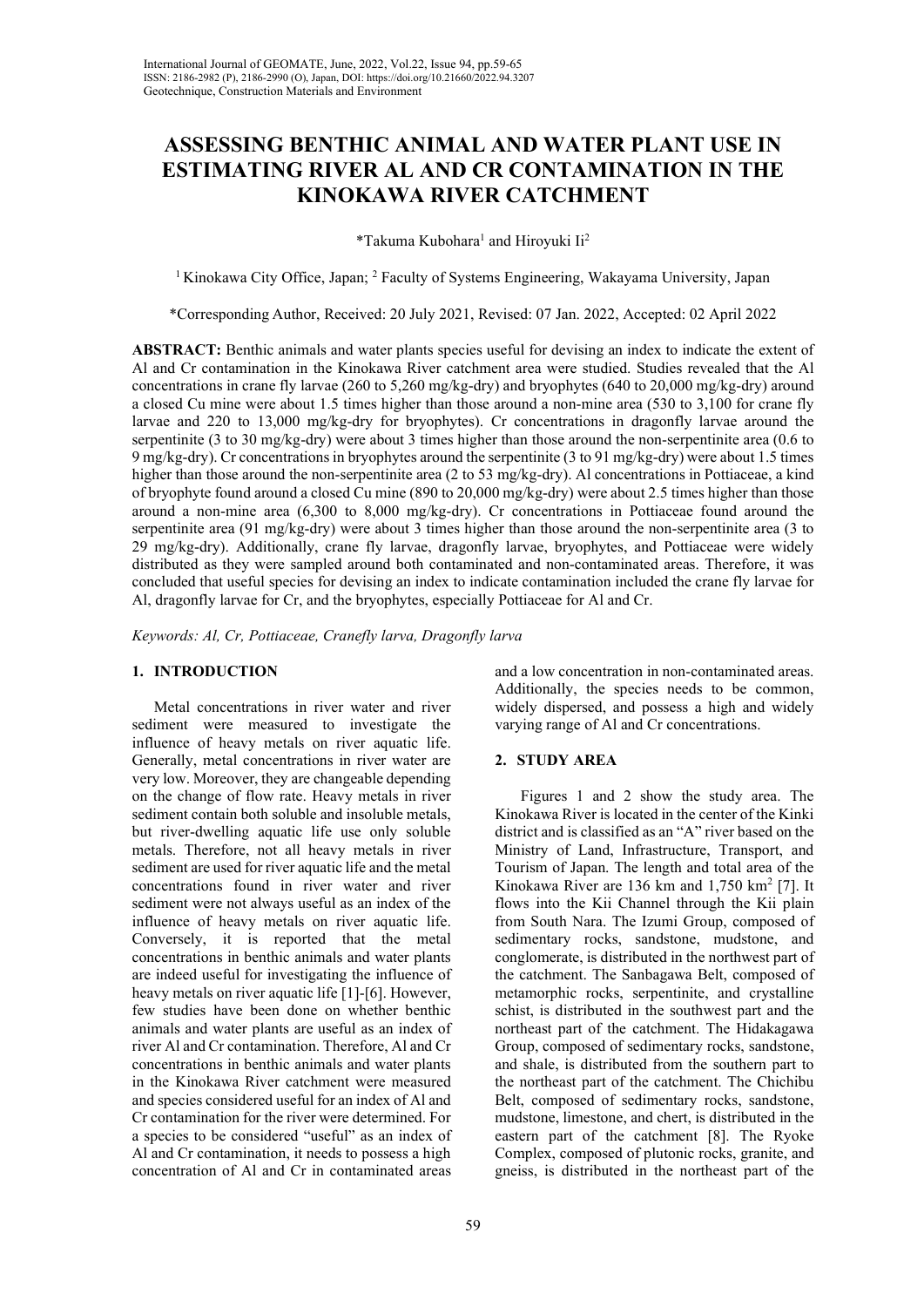

Fig.1 Location of study area.

catchment. In the Kinokawa River catchment, there is serpentinite and a closed Cu mine. The closed Cu mine produces large quantities of Cu and Fe sulfide ore. Wastewater from the closed Cu mine is low pH and has a high concentration of sulfate with metal. The chemistry in the serpentinite is quite different than that in other rocks with the Mg, Ni, and Cr concentrations in serpentinite being high.

## 3. STUDY METHOD

Riverbed benthic animals and water plants were sampled in the Kinokawa River catchment. Sampling points are shown in fig.2. A total of 73 sampling points were investigated between July 2013 and April 2016. Among sampled benthic animals were Japanese freshwater crabs, caddiceworms, dobsonfly larvae, dragonfly larvae, stonefly larvae, crane fly larvae, mayfly larvae, and Corixidae. Sampled water plants included reeds, ferns, bryophytes, Japanese knotweed, and coix. Sampling points were classified into three groups, the serpentinite area, the Cu mine area, and the normal area. The serpentine area comprised the sampling points around the serpentinite. The Cu mine area comprised sampling points around the Cu mine. The normal area was a sampling point excluding those areas. Crane-fly larvae and reed were not sampled in the serpentinite area. Moreover, Japanese knotweed was not sampled in the normal area.

In the laboratory, the sampled benthic animals and water plants were first rinsed with ultrapure water and then desiccated by a dryer. After drying, they were dissolved with concentrated nitric acid and filtered with a membrane filter in 0.45 micrometer of pore size. After filtering, the Al and Cr concentrations in benthic animals and water plants were measured by ICP-OES (AMETEK, Inc., SPECTRO ARCOS) in the laboratory at Wakayama University. The actual detection limit of ICP-OES is 0.01ppm for Al and Cr. Water plants, excluding bryophytes, were divided into leaf, upper part stems, middle part stems, lower part stems, and roots, and each part was separately analyzed.

#### 4. RESULTS AND DISCUSSION

#### 4.1 Al Concentrations in Benthic Animals and Water Plants



Fig.2 Kinokawa River catchment.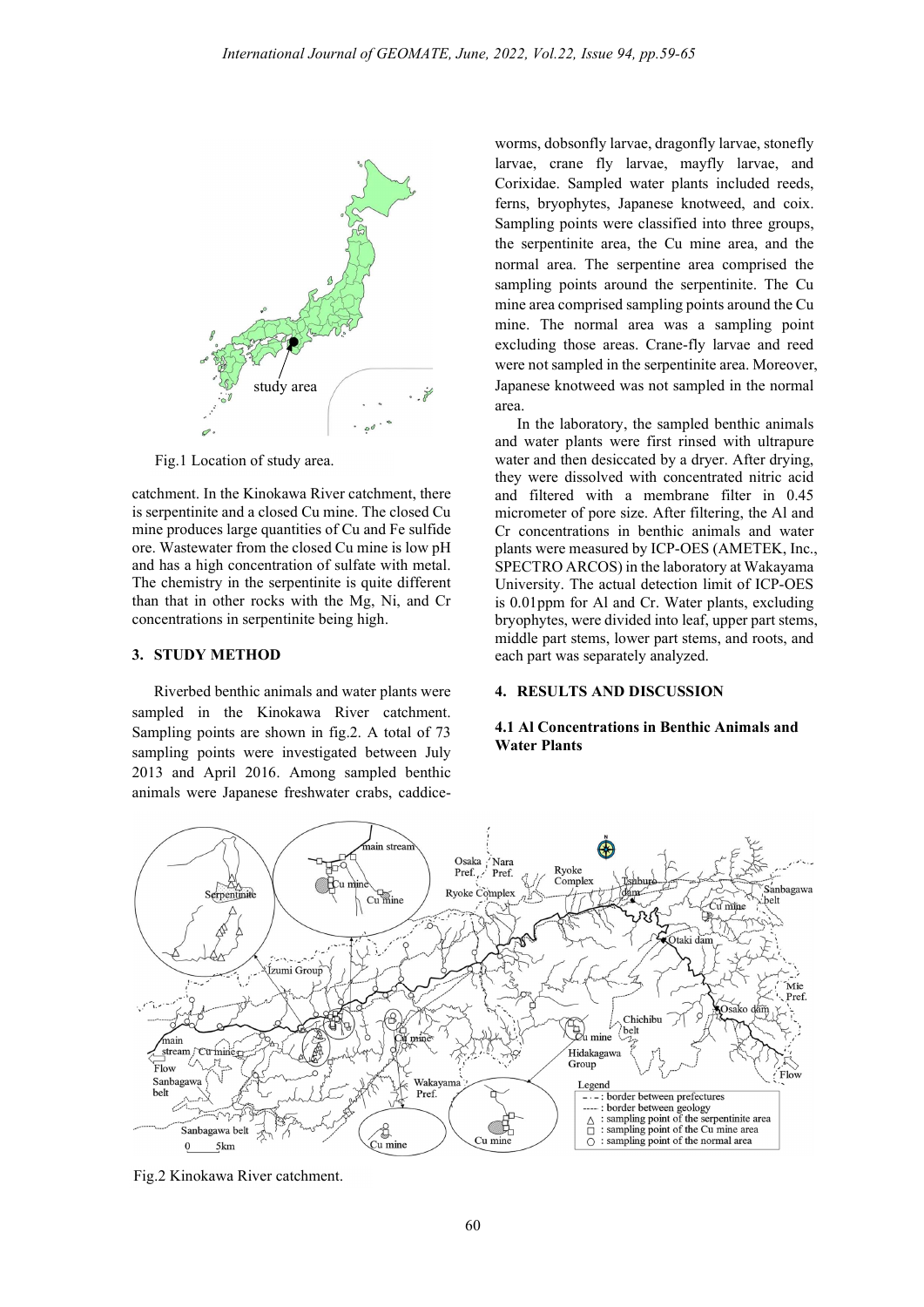Figures 3 and 4 show Al concentrations in benthic animals and water plants. Al concentrations in dragonfly larvae and crane fly larvae in the Cu mine area were 151 to 3,100 and 260 to 5,260 mg/kg-dry, respectively. Al concentrations in dragonfly larvae and crane fly larvae in the other areas were 88 to 1,100 and 530 to 3,100 mg/kg-dry, respectively. Al concentrations in reed roots, leaves, and roots of ferns, bryophytes, upper- and middlepart stems, and roots of Japanese knotweed and coix roots in the Cu mine area were 610 to 1,600, 260 to 3,200, 640 to 20,000, 270 to 3,000 and 380 to 500 mg/kg-dry respectively. Al concentrations in reed roots, leaves, and roots of ferns, bryophytes, upperand middle-part stems, and roots of Japanese knotweed and coix roots in the other areas were 440 to 590, 180 to 1,600, 220 to 13,000, 190 to 1,300, and 340 mg/kg-dry, respectively. Therefore, the Al concentrations in these species in the Cu mine area were higher than those in the other areas. Aluminum is widely distributed as feldspar and clay minerals in crustal rocks, where it is the third most abundant element following oxygen and silicon. The solubility of aluminum silicate and aluminum hydroxide in rocks is large under a low or high pH condition. The closed Cu mine produces low pH wastewater. Chemical equations of aluminum silicate and aluminum hydroxide with water in a low pH condition are shown below [9].

$$
Al_2Si_2O_5(OH)_4 + 6H^+ = 2Al^{3+} + 2H_4SiO_4 + H_2O
$$
\n(1)

$$
Al(OH)_3 = Al^{3+} + 3OH^-
$$
 (2)

Therefore, it was thought that high Al concentrations in dragonfly larvae, crane fly larvae, reed roots, leaves and roots of ferns, bryophytes, upper- and middle-part stems and roots of Japanese knotweed and coix roots in the Cu mine area were caused by wastewater from the closed Cu mines.



Fig.3 Al concentrations of benthic animals.



Fig.4 Al concentrations of water plants.

In contrast, Al concentrations in Corixidae, lower-part stems of ferns, lower-part stems of Japanese knotweed, and middle- and lower-part stems of coix in the Cu mine area were 1,300, 450 to 690, 200 to 260, and 420 to 710 mg/kg-dry, respectively. Al concentrations in Corixidae, lowerpart stems of ferns, lower-part stems of Japanese knotweed, and middle- and lower-part stems of coix in the other areas were 280 to 1,400, 250 to 610, 250, and 470 to 720 mg/kg-dry, respectively. Therefore, their Al concentrations in the Cu mine area were almost the same as those in the other areas. Al concentrations in Japanese freshwater crabs, caddice-worms, dobsonfly larvae, stonefly larvae, mayfly larvae, reed stems, middle-part stems of ferns, and upper-part stems of coix in the Cu mine area were 48 to 210, 560 to 1,500, 1,300, 237 to 720, 720 to 760, 140 to 410, 200 to 710, and 260 to 350 mg/kg-dry respectively. Al concentrations in Japanese freshwater crabs, caddice-worms,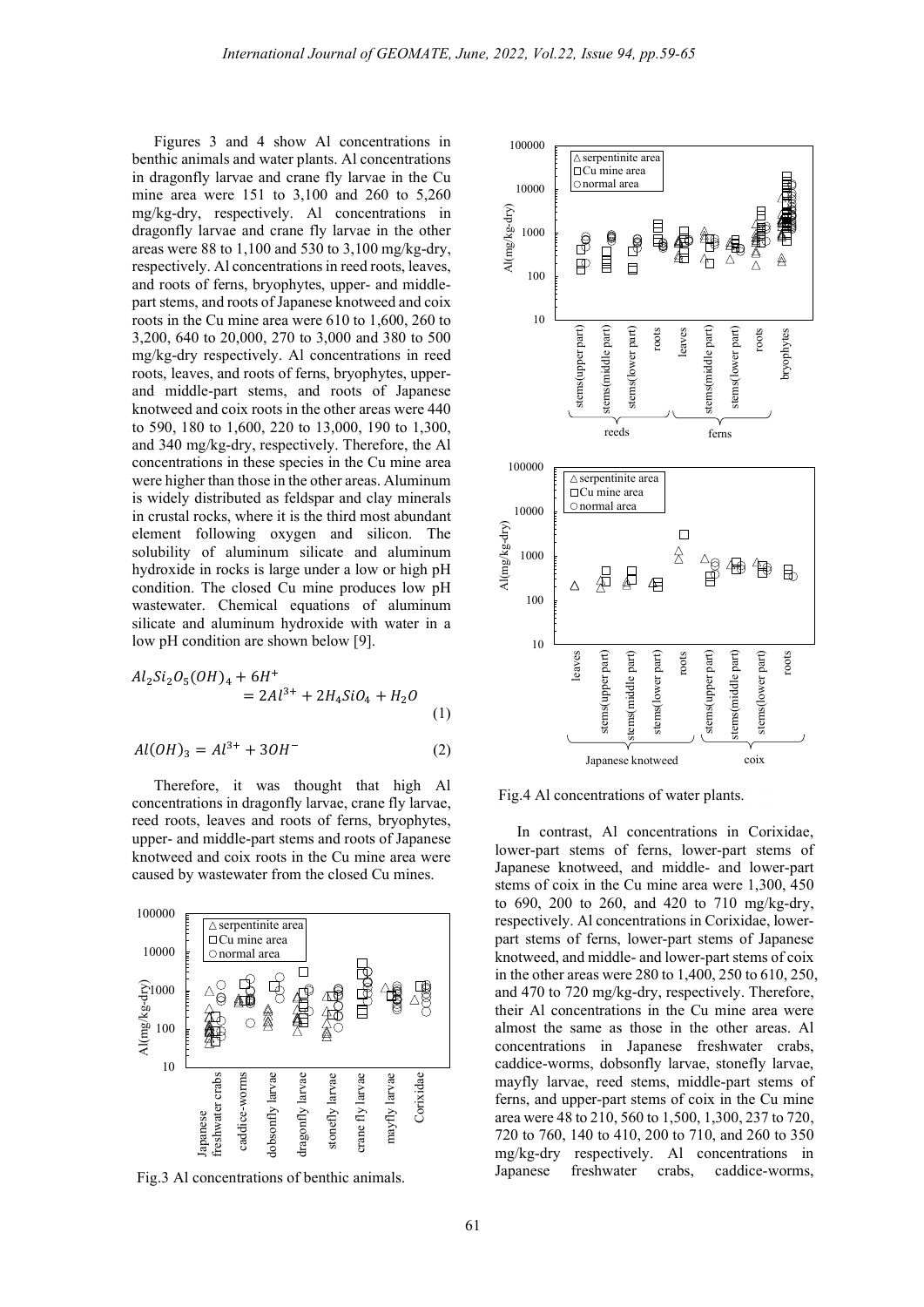dobsonfly larvae, stonefly larvae, mayfly larvae, reed stems, middle-part stems of ferns, and upperpart stems of coix in the other areas were 43 to 1,400, 142 to 2,000, 121 to 2,200, 64 to 1,100, 320 to 1,300, 200 to 900, 260 to 1,100, and 380 to 870 mg/kg-dry, respectively. Therefore, their Al concentrations in the Cu mine area were not higher than those in the other areas.

Al concentrations in Japanese freshwater crabs, caddice-worms, dobsonfly larvae, dragonfly larvae, stonefly larvae, crane fly larvae, mayfly larvae, and Corixidae were 43 to 1,300, 142 to 2,000, 121 to 2,200, 88 to 3,100, 64 to 1,100, 260 to 5,260, 320 to 1,300, and 280 to 1,400 mg/kg-dry, respectively. Therefore, among benthic animals, crane fly larvae had the highest Al concentrations, and these concentrations widely varied in range. Al concentrations in reeds, ferns, bryophytes, Japanese knotweed, and coix were 140 to 1,600, 180 to 3,200, 220 to 20,000, 190 to 3,000, and 260 to 870 mg/kgdry respectively. Therefore, among water plants, bryophytes had the highest Al concentrations, and these concentrations widely varied in range.

Crane-fly larvae were sampled in the Cu mine area and the normal area. Bryophytes were sampled in the serpentinite area, the Cu mine area, and the normal area. Therefore, crane fly larvae and bryophytes were sampled in both contaminated and non-contaminated areas.

From the above results, among benthic animals, crane fly larvae had the highest Al concentrations, and these concentrations widely varied in range. While among water plants, bryophytes had the highest Al concentrations, and these concentrations widely varied in range. Moreover, Al concentrations in crane fly larvae and bryophytes were high in the Cu mine area and were low in the other areas. Crane-fly larvae and bryophytes could be sampled in both contaminated and noncontaminated areas. Therefore, crane fly larvae and bryophytes were deemed useful as species that could be used for an index of Al contamination.

## 4.2 Cr Concentrations in Benthic Animals and Water Plants

Figures 5 and 6 show Cr concentrations in benthic animals and water plants. Solid marks indicate Cr concentrations in benthic animals and water plants which were under the detection limit of 0.01 ppm in concentration per sample solution.

Cr concentrations in caddice-worms, dragonfly larvae, and mayfly larvae in the serpentinite area were 9 to 19, 3 to 30, and 20 mg/kg-dry respectively. Cr concentrations in caddice-worms, dragonfly larvae, and mayfly larvae in the other area were 0.3 to 10, 0.6 to 9, and 1 to 5 mg/kg-dry respectively. Cr concentrations in bryophytes and Japanese knotweed roots in the serpentinite area were 3 to 91

and 27 to 60 mg/kg-dry respectively. Cr concentrations in bryophytes and Japanese knotweed roots in the other area were 2 to 53 and 26 mg/kg-dry respectively. It is known that serpentinite contains a large amount of Cr. It is reported that Cr concentrations in the serpentinite were 400 to 31,300 ppm [10]-[11]. Therefore, it was thought that high Cr concentrations in caddiceworms, dragonfly larvae, mayfly larvae, bryophytes, and Japanese knotweed roots in the serpentinite area were caused by the serpentinite.

In contrast, Cr concentrations in Japanese freshwater crabs, dobsonfly larvae, stonefly larvae, Corixidae, ferns, Japanese knotweed stems, and coix in the serpentinite area were 0.2 to 8, 1 to 7, 0.7 to 4, 4, 2 to 10, 2, and 2 mg/kg-dry, respectively. Cr concentrations in Japanese freshwater crabs, dobsonfly larvae, stonefly larvae, Corixidae, ferns, Japanese knotweed stems, and coix in the other areas were 0.2 to 5, 2 to 7, 0.6 to 5, 0.8 to 5, 1 to 10, 2, and 2 to 3 mg/kg-dry respectively. Therefore, their Cr concentrations in the serpentinite area were virtually the same as those in the other areas.

Cr concentrations in Japanese freshwater crabs, caddice-worms, dobsonfly larvae, dragonfly larvae, stonefly larvae, mayfly larvae, and Corixidae were 0.2 to 8, 0.3 to 19, 1 to 7, 0.6 to 30, 0.6 to 5, 1 to 20, and 0.8 to 5 mg/kg-dry respectively. Therefore, among benthic animals, dragonfly larvae had the highest Cr concentrations, and these concentrations widely varied in range. Cr concentrations in ferns, bryophytes, Japanese knotweed, and coix were 1 to 10, 2 to 91, 2 to 60, and 2 to 3 mg/kg-dry respectively. Thus, among water plants, bryophytes had the highest Cr concentrations, and these concentrations widely varied in range.

Dragonfly larvae and bryophytes were sampled in the serpentinite area, the Cu mine area, and the normal area. Therefore, they were sampled in both contaminated and non-contaminated areas.

From the above results, therefore, among benthic animals, dragonfly larvae had the highest Cr



Fig.5 Cr concentrations of benthic animals.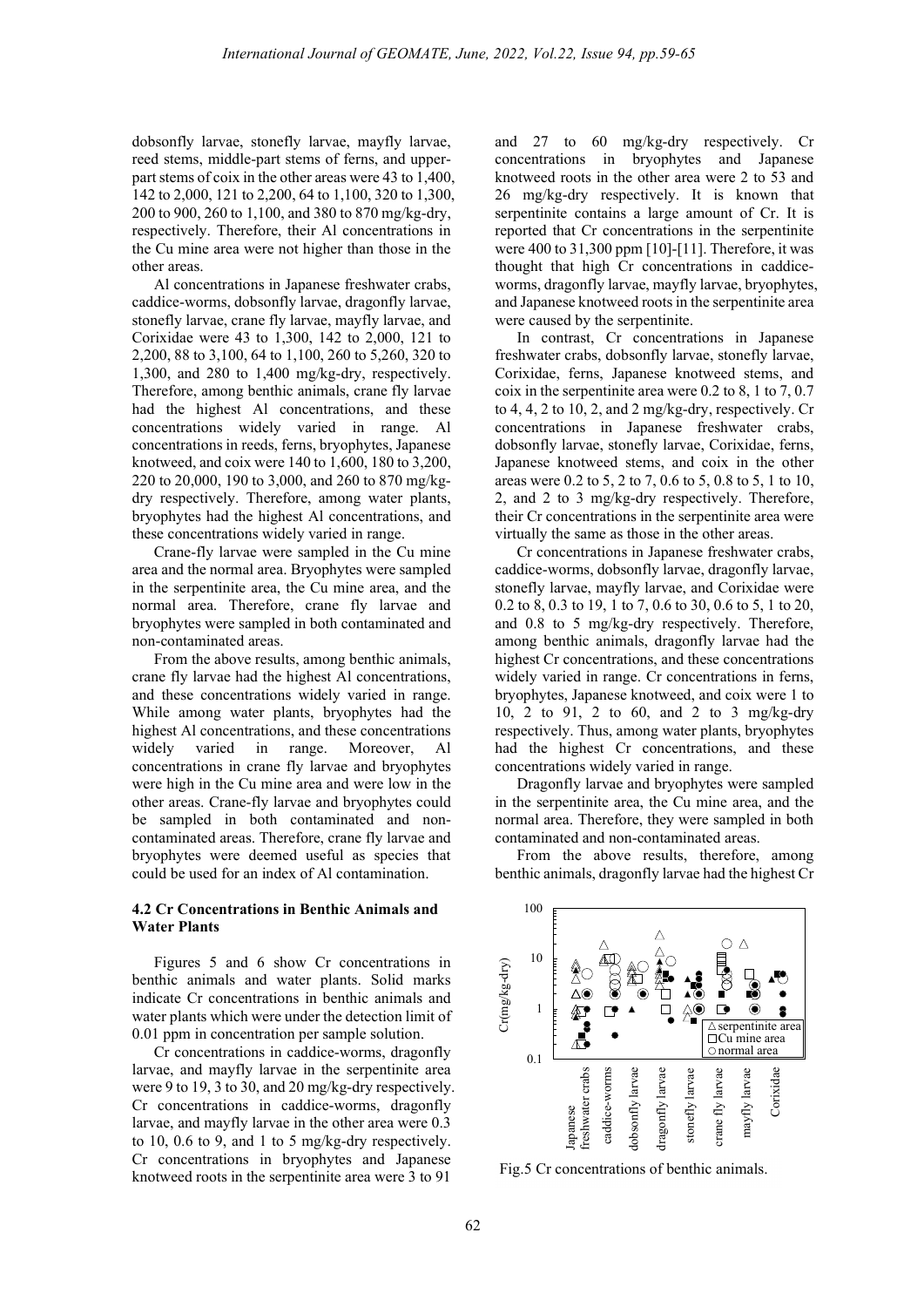

Fig.6 Cr concentrations of water plants.

concentrations, and these concentrations widely varied in range. Likewise, among water plants, bryophytes had the highest Cr concentrations, and these concentrations widely varied in range. Moreover, Cr concentrations in dragonfly larvae and bryophytes were high in the serpentinite area and were low in the other areas. Dragonfly larvae and bryophytes could be sampled in both contaminated and non-contaminated areas. Therefore, dragonfly larvae and bryophytes were deemed useful species for an index of Cr contamination.

## 4.3 Most Useful Species for determining River Al and Cr contamination

From figs.3 and 4, Al concentrations in benthic animals, bryophytes, and other water plants were 43 to 5,260, 220 to 20,000, and 140 to 3,200 mg/kgdry respectively. From figs.5 and 6, Cr

concentrations in benthic animals, bryophytes, and other water plants were 0.2 to 30, 2 to 91, and 1 to 60 mg/kg-dry respectively. Therefore, among benthic animals and water plants, bryophytes had the highest Al and Cr concentrations, and these concentrations widely varied in range. Moreover, Al concentrations in bryophytes in the Cu mine area were higher than those in the other areas. Furthermore, Cr concentrations in bryophytes in the serpentinite area were higher than those in the other areas. It is known that bryophytes absorb heavy metals from the entire surface of their structures [12]. Therefore, it is thought that bryophytes are better at absorbing heavy metals as compared with benthic animals and other water plants. Moreover, bryophytes consume little metal because the growth rate of bryophytes is generally slow [13]. For the above-stated reasons, it was deemed that among serpentinite area | benthic animals and water plants, bryophytes had  $\text{C}$ u mine area  $\vert$  the highest Al and Cr concentrations and these normal area concentrations widely varied in range therefore bryophytes were deemed useful as a species indexing Al and Cr contamination among benthic animals and water plants.

#### 4.4 Relationship between Bryophyte Species and Al and Cr Concentrations in Bryophytes

Figs.7 and 8 show Al and Cr concentrations in bryophytes for each species. Solid marks indicate Cr concentrations in bryophytes under the detection limit, 0.01 ppm in concentration per sample solution.

Al concentrations in Pottiaceae and other species were 890 to 20,000 and 270 to 13,000 mg/kg-dry respectively. Therefore, among bryophytes, Pottiaceae had the highest Al concentrations, and these concentrations widely varied in range. Al concentrations in Pottiaceae in the Cu mine area and those in the other areas were 890 to 20,000 and 6,300 to 8,000 mg/kg-dry respectively. Therefore, Al concentrations in Pottiaceae in the Cu mine area were higher than those in the other areas. Aluminum is widely distributed as feldspar and clay minerals in rocks in the crust. The solubility of aluminum silicate and aluminum hydroxide in rocks is large under low or high pH conditions. The closed Cu mine produces low pH wastewater. Therefore, it was thought that high Al concentrations in Pottiaceae in the Cu mine area were caused by wastewater from the closed Cu mine. Cr concentrations in Pottiaceae and other species were 3 to 91 and 2 to 53 mg/kg-dry respectively. Therefore, among bryophytes, Pottiaceae had the highest Al concentrations, and these concentrations widely varied in range. Cr concentrations in Pottiaceae in the serpentinite area and those in the other areas were 91 and 3 to 29 mg/kg-dry respectively. Therefore, Cr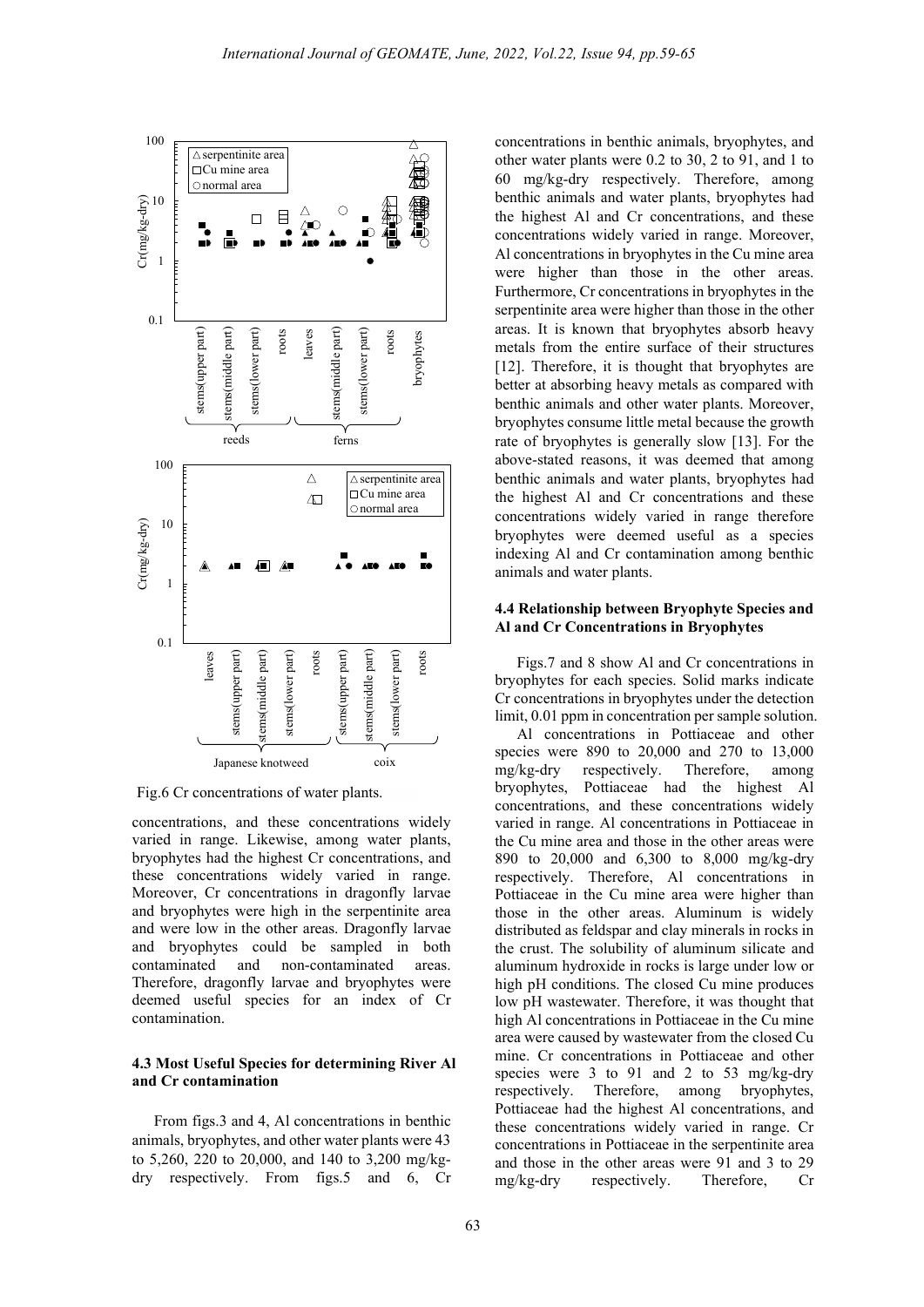

Fig.7 Al concentrations of bryophytes for each species.

concentrations in Pottiaceae in the serpentinite area were higher than those in the other areas. It is known that the serpentinite contains a large amount of Cr. It is reported that Cr concentrations in the serpentinite were 400 to 31,300 ppm [10]-[11]. Therefore, it was thought that high Cr concentrations in Pottiaceae in the serpentinite area were caused by the serpentinite. It is known that Scopelophila cataractae, a kind of Pottiaceae, accumulates Cu, and Scopelophila ligulata, a kind of Pottiaceae, accumulates Fe in their structures [14]. Moreover, it is reported that Pottiaceae accumulates Co, Ni, and Zn in its structure [4]-[5]. Therefore, it is thought that Pottiaceae can accumulate high amounts of Al and Cr. Pottiaceae was sampled in the serpentinite area, the Cu mine area, and the normal area. Therefore, it could be sampled in both contaminated and noncontaminated areas.

From the above results, Pottiaceae was deemed a useful species for indexing Al and Cr contamination among bryophytes.

## 5. CONCLUSIONS

Al and Cr concentrations in benthic animals and water plants in the Kinokawa River catchment were investigated to estimate which species were useful for indexing Al and Cr contaminations in rivers. For a species to be considered useful in an index of Al and Cr contamination it needs a high concentration of Al and Cr in a contaminated area and a low concentration in a non-contaminated area. Moreover, it needs to be common and possess a high and widely varying range of Al and Cr concentrations.



Fig.8 Cr concentrations of bryophytes for each species.

Al concentrations in crane fly larvae and bryophytes in the Cu mine area were higher than those in the other areas. Cr concentrations in dragonfly larvae and bryophytes in the serpentinite area were higher than those in the other areas. Moreover, crane fly larvae for Al and dragonfly larvae for Cr possessed the highest and most widely varying range of concentrations among benthic animals. Bryophytes possessed the highest and most widely varying range of Al and Cr concentrations among water plants. Furthermore, crane fly larvae, dragonfly larvae, and bryophytes could be sampled in both contaminated and non-contaminated areas. Therefore, crane fly larvae for Al and dragonfly larvae for Cr were deemed to be useful species for an index measuring metal contamination among benthic animals. Bryophytes were found to be a useful species for an index of Al and Cr contamination among water plants. Bryophytes had the highest and most widely varying range of Al and Cr concentrations among benthic animals and water plants. Therefore, bryophytes were thought to be a useful species for an index of Al and Cr contamination among benthic animals and water plants.

As a result of comparing Al and Cr concentrations in bryophytes for each species, Pottiaceae possessed the highest and most widely varying range of Al and Cr concentrations. Moreover, Al concentrations in Pottiaceae in the Cu mine area and Cr concentrations in Pottiaceae in the serpentinite area were higher than those in the other areas. Furthermore, Pottiaceae could be sampled in both contaminated and non-contaminated areas.